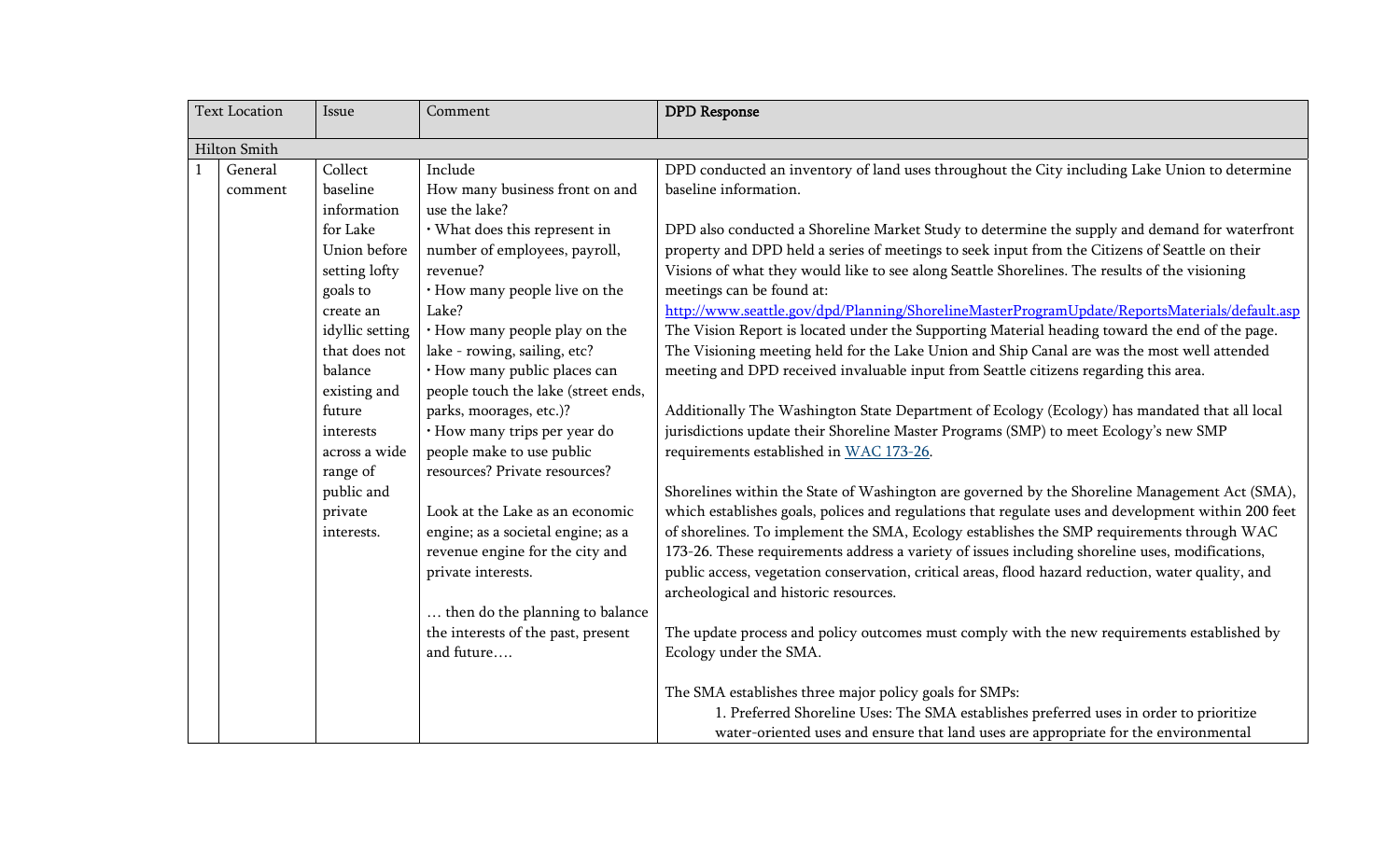| <b>Text Location</b> |                              | Issue                   | Comment                                                                                                                                                                                                                                                                                                               | <b>DPD</b> Response                                                                                                                                                                                                                                                                                                                                                                                                                                                                                                                                                                                                          |
|----------------------|------------------------------|-------------------------|-----------------------------------------------------------------------------------------------------------------------------------------------------------------------------------------------------------------------------------------------------------------------------------------------------------------------|------------------------------------------------------------------------------------------------------------------------------------------------------------------------------------------------------------------------------------------------------------------------------------------------------------------------------------------------------------------------------------------------------------------------------------------------------------------------------------------------------------------------------------------------------------------------------------------------------------------------------|
|                      |                              |                         |                                                                                                                                                                                                                                                                                                                       | context.<br>2. Environmental Protection: The SMA requires protections for shoreline natural resources,<br>including "the land and its vegetation and wildlife, and the water of the state and their<br>aquatic life" to ensure no net loss of environmental function.<br>3. Public Access: The SMA promotes public access to the water by mandating inclusion of a<br>public access element in local SMPs and requiring provisions to ensure that new<br>development maintains public access features.<br>DPD has uses all of the above mentioned information to update the SMP as required by the<br>Department of Ecology. |
|                      | Seattle King County Realtors |                         |                                                                                                                                                                                                                                                                                                                       |                                                                                                                                                                                                                                                                                                                                                                                                                                                                                                                                                                                                                              |
| $\overline{2}$       | General<br>comment           |                         | we urge that the City remain<br>cognizant of the wide range of<br>uses along the city's shorelines.<br>These uses are critical to the<br>quality of life and economic<br>vitality of our city.<br>We believe that thoughtful and<br>reasonable public policy is an<br>essential component to a<br>thriving community. | The City agrees with this comment and additionally is required to follow the requirement of the<br>Shoreline Management Act and the Shoreline Master Program. Please see WAC 173-26                                                                                                                                                                                                                                                                                                                                                                                                                                          |
| 3                    |                              | Residential<br>setbacks | we urge that the City remain<br>cognizant of the wide range of<br>uses along the city's shorelines.<br>These uses are critical to the<br>quality of life and economic<br>vitality of our city.<br>We believe that thoughtful and                                                                                      | According to best available science (BAS) 35-ft is the minimum setback distance that provides the<br>required protection under the SMP. The BAS document can be found at:<br>http://www.seattle.gov/dpd/Planning/ShorelineMasterProgramUpdate/ReportsMaterials/default.asp<br>The BAS document is located under the Supporting Material heading toward the end of the page.<br>Additionally there are exceptions for small lots.                                                                                                                                                                                             |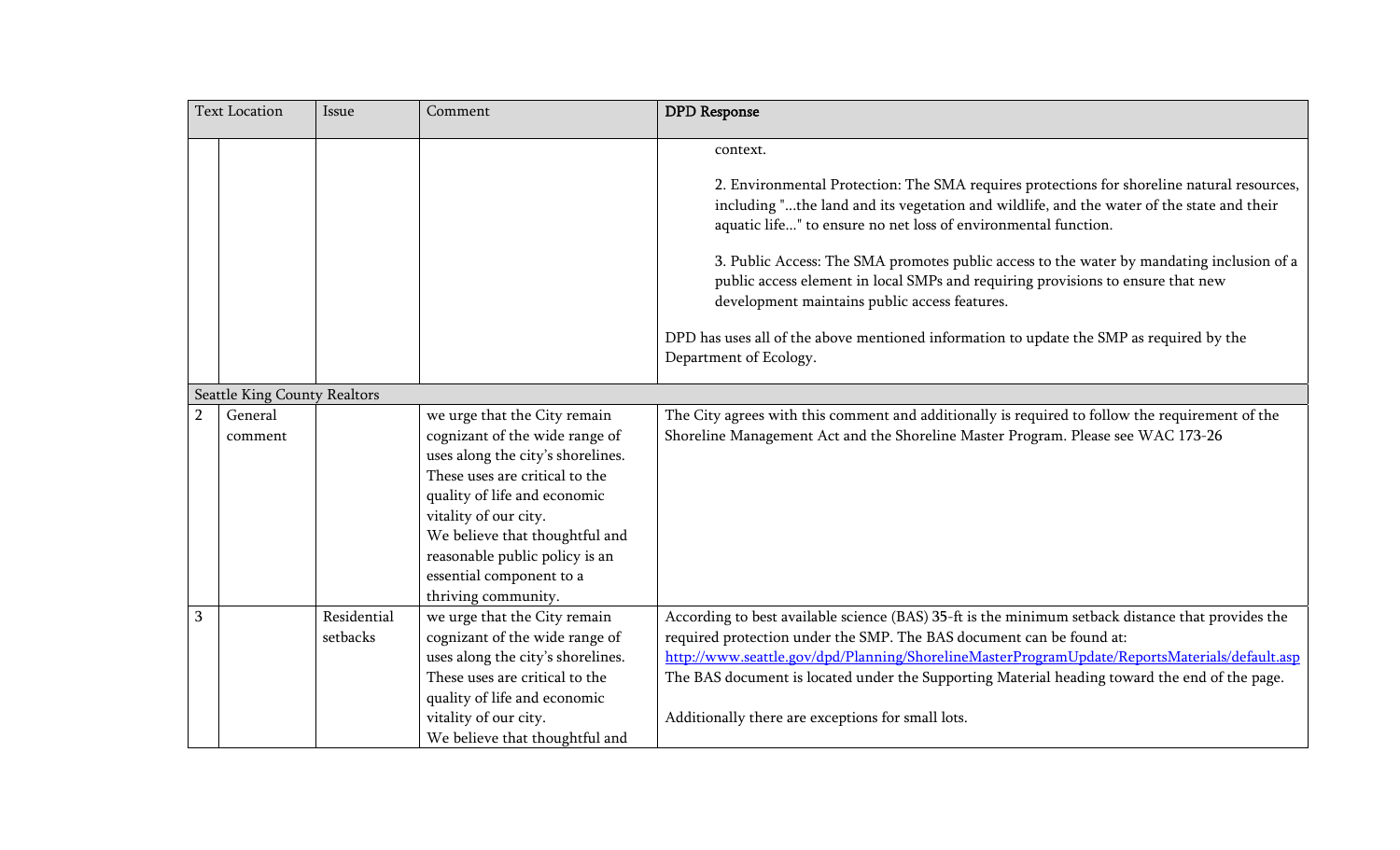| <b>Text Location</b> |           | Issue                                                                                                        | Comment                                                                                                                                                                                                                                                                                                                                                                                                                                                                                                                                                                                                                                                                                                                                                                           | <b>DPD</b> Response                                                                                                                       |
|----------------------|-----------|--------------------------------------------------------------------------------------------------------------|-----------------------------------------------------------------------------------------------------------------------------------------------------------------------------------------------------------------------------------------------------------------------------------------------------------------------------------------------------------------------------------------------------------------------------------------------------------------------------------------------------------------------------------------------------------------------------------------------------------------------------------------------------------------------------------------------------------------------------------------------------------------------------------|-------------------------------------------------------------------------------------------------------------------------------------------|
|                      |           |                                                                                                              | reasonable public policy is an<br>essential component to a thriving<br>community.                                                                                                                                                                                                                                                                                                                                                                                                                                                                                                                                                                                                                                                                                                 |                                                                                                                                           |
| $\overline{4}$       | 23.60.187 | Shoreline<br>stabilization<br>and<br>bulkheads                                                               | we seek less ambiguity in<br>regulating whether a homeowner<br>may repair or replace an existing<br>bulkhead. And we urge greater<br>flexibility                                                                                                                                                                                                                                                                                                                                                                                                                                                                                                                                                                                                                                  | Section reviewed to try to remove any ambiguity. The regulations regarding repair and<br>replacement are set out in WAC 173-26-231(3)(a). |
| 5                    |           | Residential<br>uses on the<br>water<br>These<br>include<br>floating<br>homes, house<br>barges and<br>vessels | House barges appear to be an<br>attempt to offer a floating home or<br>houseboat product without the<br>regulation or ability to operate as a<br>vessel. These dwellings tend not to<br>be bound by the construction or<br>utility requirements applied to<br>floating homes. Of particular<br>concern is their lack of connection<br>to sewer.<br>It is not our intention to preclude<br>the opportunity for people to live<br>aboard a vessel which we view as<br>capable of being able to travel on<br>the water, under their own power,<br>fitted with all necessary steering,<br>propulsion, navigational and<br>nautical systems.<br>We encourage the city to continue<br>to distinguish between these<br>categories and support the SMP's<br>proposed approach. We support | DPD has revised the liveaboard regulations and in line with your suggestions.<br>See revised sections 23.60.204 and 214                   |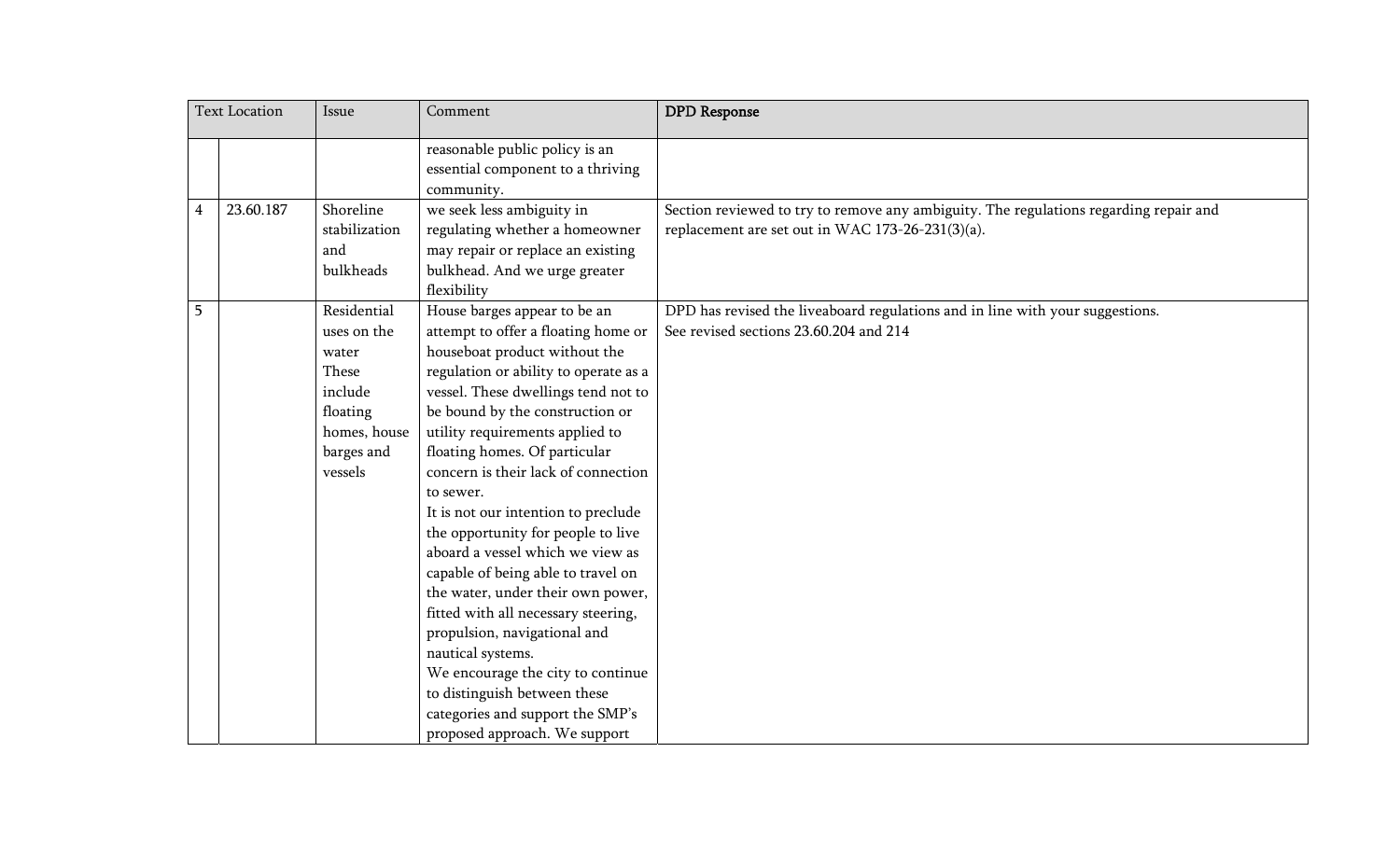| <b>Text Location</b> |                    | Issue                                                    | Comment                                                                                                                                                                                                                                                                                                                                                                                                                                                                                                     | <b>DPD</b> Response                                                                                                                                                                                                                                                                                                                                                                                                                                                                                                                                                                                                                                                                                    |
|----------------------|--------------------|----------------------------------------------------------|-------------------------------------------------------------------------------------------------------------------------------------------------------------------------------------------------------------------------------------------------------------------------------------------------------------------------------------------------------------------------------------------------------------------------------------------------------------------------------------------------------------|--------------------------------------------------------------------------------------------------------------------------------------------------------------------------------------------------------------------------------------------------------------------------------------------------------------------------------------------------------------------------------------------------------------------------------------------------------------------------------------------------------------------------------------------------------------------------------------------------------------------------------------------------------------------------------------------------------|
|                      |                    |                                                          | the philosophy that moorage<br>restrictions on house barges are<br>intended to preserve moorage<br>space for boats or vessels rather<br>than residential applications in the<br>form of house barge moorage.                                                                                                                                                                                                                                                                                                |                                                                                                                                                                                                                                                                                                                                                                                                                                                                                                                                                                                                                                                                                                        |
|                      | Donna Kostka       |                                                          |                                                                                                                                                                                                                                                                                                                                                                                                                                                                                                             |                                                                                                                                                                                                                                                                                                                                                                                                                                                                                                                                                                                                                                                                                                        |
| 6                    | Tsunamis           |                                                          | the Goals section did not include<br>any mention that I could see about<br>increased protection from<br>tsunamis. I think this should be an<br>important aspect of the revised<br>plan, if it is not already included.                                                                                                                                                                                                                                                                                      | Goals updated as requested see LUG52.                                                                                                                                                                                                                                                                                                                                                                                                                                                                                                                                                                                                                                                                  |
|                      | Christie Coxley    |                                                          |                                                                                                                                                                                                                                                                                                                                                                                                                                                                                                             |                                                                                                                                                                                                                                                                                                                                                                                                                                                                                                                                                                                                                                                                                                        |
| 7                    | General<br>comment | Shoreline<br>environments<br>and<br>underlying<br>zoning | My observation from reading some<br>of the documents and attending<br>the March 8, 2011 public meeting<br>is that there are going to be some<br>direct conflicts between the<br>proposed policies the and land use.<br>I'll use as specific examples the 2<br>that I'm most familiar with. These<br>are numbers 19 and 20 in the<br>section of the Proposal Summary<br>A.2 titled Specific<br>Proposals<br>My concern with re-designating<br>these 2 areas with stricter<br>regulations is that it will put | The two areas that are called out are the actual wetlands and DPD is required to include these areas<br>within the Shoreline District. These wetlands are designated critical areas therefore the most<br>appropriate shoreline designation is Conservancy Preservation. This shoreline environmental<br>designation does not create any additional conflict as the comment suggests. Development and<br>activities in and near these wetlands are already restricted by the current Environmentally Critical<br>Areas (ECA) regulations. See SMP 25.09.160.<br>It is good to hear that the wetlands in your area are thriving. This is an indication that our ECA<br>regulations are in fact working. |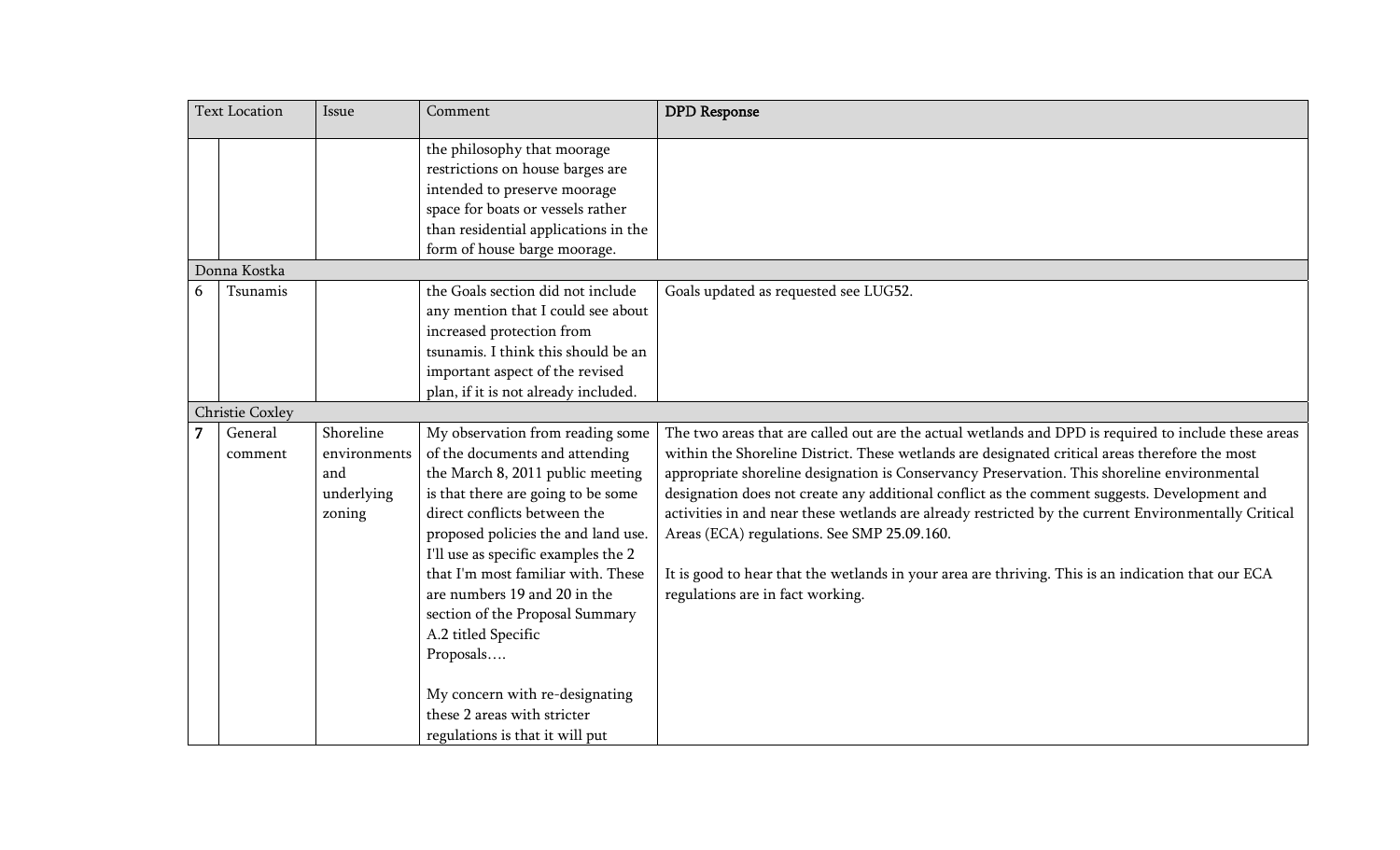| <b>Text Location</b> |  | Issue | Comment                             | <b>DPD</b> Response |
|----------------------|--|-------|-------------------------------------|---------------------|
|                      |  |       | onerous restrictions on how these   |                     |
|                      |  |       | parks can be used                   |                     |
|                      |  |       |                                     |                     |
|                      |  |       | I also realize the unique           |                     |
|                      |  |       | environmental benefits that         |                     |
|                      |  |       | wetlands provide and my             |                     |
|                      |  |       | observation of our current          |                     |
|                      |  |       | situation is that our wetlands are  |                     |
|                      |  |       | thriving. We have beavers, river    |                     |
|                      |  |       | otters, muskrats, all kinds or      |                     |
|                      |  |       | waterfowl, ospreys and eagles, etc. |                     |
|                      |  |       | I believe we can keep this kind of  |                     |
|                      |  |       | thing going with our current        |                     |
|                      |  |       | designation. Our newish Chinook     |                     |
|                      |  |       | Beach Park [directly to the south   |                     |
|                      |  |       | of Water's Edge Condos] was         |                     |
|                      |  |       | specifically designed to be a       |                     |
|                      |  |       | resting place for juvenile salmon   |                     |
|                      |  |       | to hang out and get bigger and      |                     |
|                      |  |       | stronger before making the big      |                     |
|                      |  |       | push up the lake and through the    |                     |
|                      |  |       | locks to salt water. The beach at   |                     |
|                      |  |       | Martha Washington Park has also     |                     |
|                      |  |       | been restored to allow for a        |                     |
|                      |  |       | greater diversity of wildlife and   |                     |
|                      |  |       | Dead Horse Canyon has been          |                     |
|                      |  |       | really well restored. [I know,      |                     |
|                      |  |       | outside of our N'Plan boundaries,   |                     |
|                      |  |       | but since I run through both of     |                     |
|                      |  |       | these on a regular basis I consider |                     |